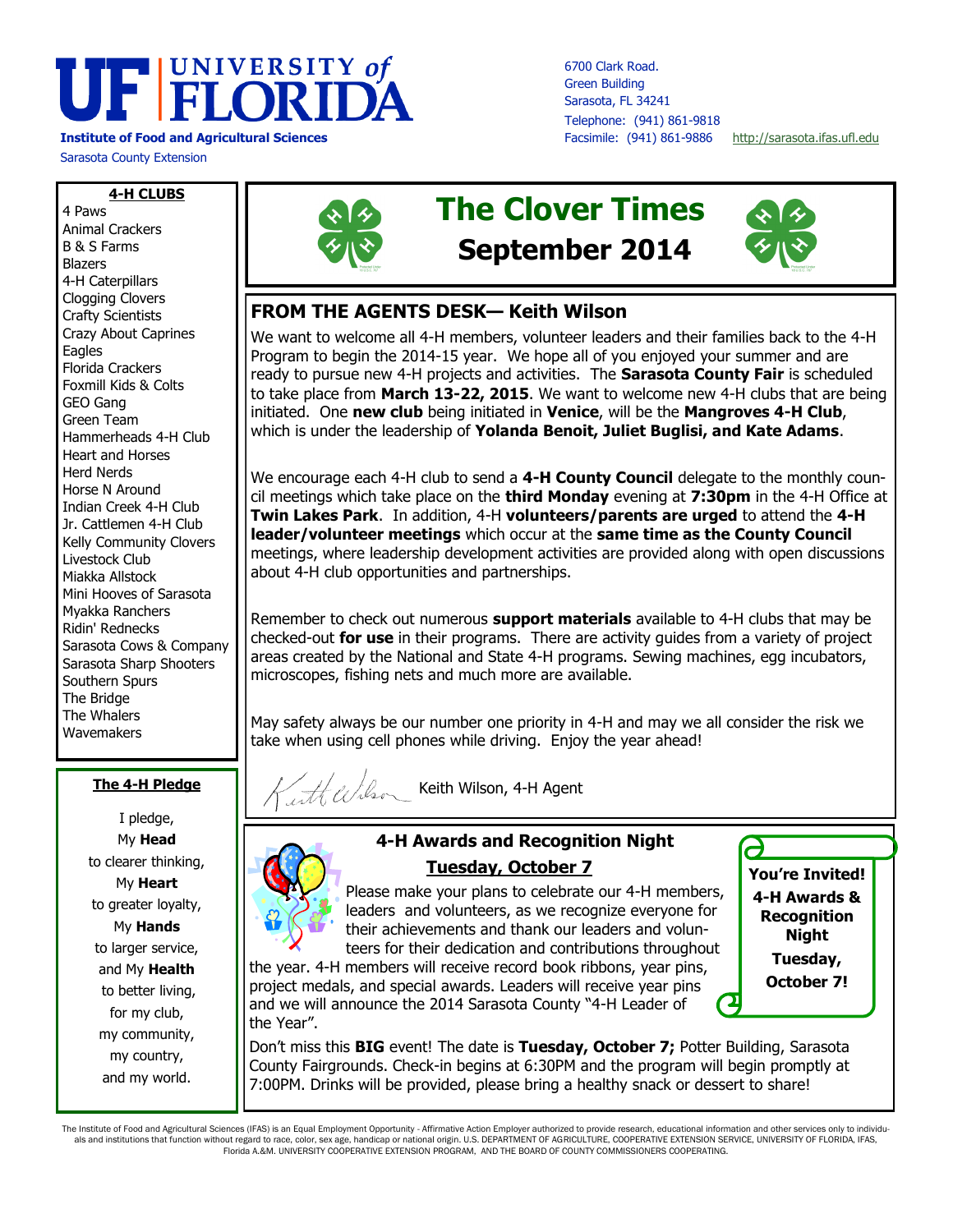## **Happenings Around the State…**

## **Florida 4-H Day of Service Saturday, October 11**

The Florida 4-H State Council is proud to announce our **State Service Project** – "Serving Those Who Serve Us." This project is a call to action for 4-H members to engage in service projects that will help those who do so much for our community; such as teachers, fire fighters, police officers, librarians, military service men and women. 4-H members can use this project at a district, county, and club level.

Florida 4-H is partnering with Kentucky and Tennessee 4-H to have a **4-H Civic Engagement Day** during National 4- H Week. The Florida 4-H State Project Committee has completed a "service manual" to help you and your fellow 4-H members get involved in this exciting initiative, and carryout your own service projects. The service manual contains sample project ideas, and a report back system, so you can share your work with others across the three states! Visit: florida4h.org or contact the 4-H Office for a copy.

**Saturday, October 11, 2014**, we invite you to join 4-H members across the southern region in a 4-H Day of Service by holding your own service project!

Please remember to share what you did. We want to hear about your service project, see your pictures, and learn how you impacted the community!

## **4-H State Marine Ecology Event (MEE)**

The 4-H State Marine Ecology Event provides 4-H youth with opportunities to demonstrate their knowledge of the marine and aquatic worlds. To prepare, 4-H leaders and club members go on marine field trips, visit museums and aquariums, have group study sessions, conduct internet research, and develop their own "mock contests". In the process youth learn important life skills.

The contest is divided into 5 sections:

- 1. Marine and coastal plant identification.
- 2. Marine invertebrate animal identification
- 3. Marine vertebrate animal identification
- 4. Natural History Scavenger Hunt
- 5. Knowledge of marine concepts and issues

NEW DATE! The 2014 State Marine Ecology Event (MEE) will be held on Saturday, November 8 at the Marion County Extension Office in Ocala, FL.

The **State Marine and Aquatic Photography Contest** is coming up as well. The deadline for all county photo entries to be received at State 4-H Headquarters is Thursday, October 17 by 5 pm. For guidelines and entry forms see: [http://florida4h.org/programsandevents\\_/marinephoto/](http://florida4h.org/programsandevents_/marinephoto/)



**LAW—Leadership Adventure Weekend:** Sept. 19—21 Camp Ocala **Southern Region Teen Leadership Conference:** Sept. 25—28 Crossville, TN **Executive Board:**  $1<sup>st</sup>$ ; Oct. 17–19; 4-H Camp Cherry Lake

2<sup>nd</sup>; Jan. 16—18; 4-H Camp Ocala 3 rd; April 17 –19; 4-H Camp Ocala **4-H Day at the Capital:**  March 26; Tallahassee **Intermediate State** May 29—31; Camp Ocala **Florida State Fair:** February 6—17, 2014 **Legislature** TBA; Tallahassee **Florida 4-H Congress** TBA; Gainesville

**Visit: florida4h.org** 

## **Forest Ecology**

Each year, 4-H youth from across the state test their knowledge of Florida's forests. 4-Her's test their identification skills, compass skills, and knowledge of forest ecosystems. You will be asked to identify tree and plant leaves and fruits, insect and disease damage from samples, and wildlife on a forest walk; follow a compass course, and answer multiple choice questions on ecology and topography maps. Seniors will also be tested on tree measurement and perform in a quiz bowl.

Interested in sending a team to the Florida 4-H Forest Ecology Contest in April? Start now by bringing interested youth, parents, and coaches to the 4-H Forest Ecology Clinic on September 27. Youth and adults of all ages and abilities are welcome to learn more about Florida forests and the skills they will need to successfully compete in the spring contest.

### **4-H Forest Ecology Clinic**

**When**: Saturday, September 27, 2014 **Where**: [Austin Cary Forest Conference Center,](http://sfrc.ufl.edu/forestcampus/directions/) 10625 NE Waldo Road, Gainesville, FL 32609

**Registration**: Register on 4-H online by September 10, with late registration extending until September 17 **How much?** Participants cost \$5 each while observers (Youth and Adult) are free.

**Ecosystems to focus on**: [Sand Pine Scrub](http://sfrc.ufl.edu/extension/4h/ecosystems/sand_pine_scrub/index.html) and [Pine](http://sfrc.ufl.edu/extension/4h/ecosystems/pine_flatwoods/index.html)  [Flatwoods](http://sfrc.ufl.edu/extension/4h/ecosystems/pine_flatwoods/index.html)

### **4-H Forest Ecology Contest**

**When**: Saturday, April 18, 2015 **Where**: [Austin Cary Forest Conference Center,](http://sfrc.ufl.edu/forestcampus/directions/) 10625 NE Waldo Road, Gainesville, FL 32609

**Register**: Registration will open in February 2015 on 4HOnline

**Ecosystems to focus on**: [Sand Pine Scrub](http://sfrc.ufl.edu/extension/4h/ecosystems/sand_pine_scrub/index.html) and [Pine](http://sfrc.ufl.edu/extension/4h/ecosystems/pine_flatwoods/index.html)  **[Flatwoods](http://sfrc.ufl.edu/extension/4h/ecosystems/pine_flatwoods/index.html)**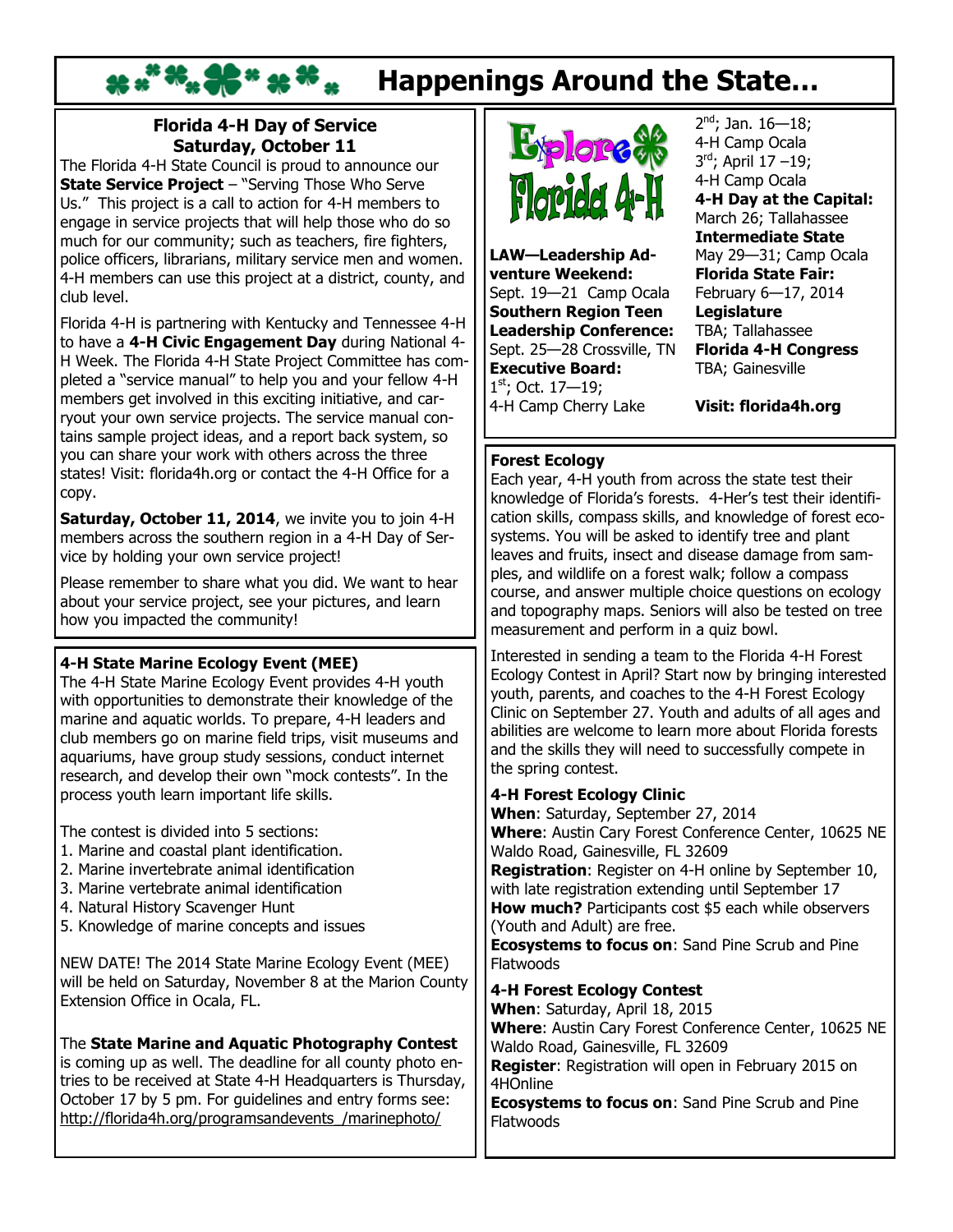## **FLORIDA STATE FAIR - EDUCATIONAL SEMINAR**

The Florida State Fair offers an Educational Seminar for potential youth livestock exhibitors. This specie specific seminar is designed to help exhibitors prepare for their State Fair animal project and Skilathon. This year the Skilathon topic is – Nutrition. Exhibitors may choose to attend the seminar to receive up to 30 points toward Achievement Premiums. Registration deadline is September 19. **Register online** at floridastatefairag.com **Please Note:** There will be ONE (1) Pre-Fair Seminar offered this year.

#### **Schedule:**

Registration for 1st Time Exhibitors: 8:00 a.m. – 8:30 a.m. 1st Year Exhibitor Orientation: 8:30 a.m. – 10:30 a.m. Registration for Returning Exhibitors: 10:00 a.m. – 10:30 a.m. Specie Specific Sessions: 10:30 am – 12:00 p.m. Lunch Break 12:00 p.m. – 1:00 p.m. Specie Specific Sessions: Lunch may be purchased on the Fairgrounds.(\$6.00 - Hot dog, Chips & Soda)



#### **2014/2015 YOUTH LIVESTOCK SHOW ETHICS AND ANIMAL CARE WORKSHOP**

The Florida State Fair believes that every youth exhibitor should receive proper training and information for raising and showing a youth animal project. It is important that the exhibitors understand:

- The purpose of youth livestock projects
- The importance of ethics in youth livestock projects
- Proper animal handling and management
- The difference between animal welfare and animals rights
- Be prepared to be an ambassador for animal agriculture

This workshop is designed to certify students to meet the mandatory requirements that will be in effect for the 2015 Florida State Fair. **NOTE**: Certification is valid for a three (3) year period.

ALL STUDENTS THAT ARE ENTERED IN THE 2015 FLORIDA STATE FAIR YOUTH SHOW MUST HAVE COMPLETED THE ETHICS TRAINING TO SHOW AN ANIMAL AT THE 2015 FLORIDA STATE FAIR.

Workshops will be offered around the state. Check their website (floridastatefairag.com) for updated dates and times.

## **News You Can Use...**

#### **DON'T MISS CASINO NIGHT!**

Saturday, November 15! This is the Sarasota County 4-H Foundation's BIGGEST fundraising event 4-U! The Foundation supports **YOU**th, Leaders, and the 4-H Program. We can't provide scholarships to camps, trips for leadership events, senior scholarships, and much MORE without their support. Together we can build a strong 4-H program!

#### **The South Central Leader and Teen Forum is in Our Backyard—Don't miss this opportunity!**

**Attention** all 4-H organizational, project, and activity leaders - Do you want to be in the know so you can help your 4-H'ers succeed? Teens: do you want to sharpen your leadership skills? If you do, come to the South Central Leader & Teen Forum on Saturday, October 11, 8:30 AM – 4:00 PM, at Colonial Oaks Park.

This is a **FREE** event! Breakfast, lunch (from Panera!), and snacks will be served throughout the day. Please pre-register at "Eventbrite" [https://www.eventbrite.com/e/south-central-4-h-teen](https://www.eventbrite.com/e/south-central-4-h-teen-leader-forum-tickets-12800828623)[leader-forum-tickets-12800828623](https://www.eventbrite.com/e/south-central-4-h-teen-leader-forum-tickets-12800828623) by **Friday, October 10th .**

There will be 4 classes, each directed toward Teens, Leaders, & Project Areas. Leader workshops include: Robotics, Program Planning and Diversity: 4-H Introduction to Culture. Teens will focus on Animal Science, STEM (Science, Technology, Engineering, and Math) and Shooting Sports. Learn more about your role in 4-H, project information, program opportunities, and upcoming events. For more information about this event contact Rebecca McCafferty at 941.861.9814.

### **Extension Events: Save the Dates! Rebecca McCafferty, 4-H agent**

Running from Monday, December 1<sup>st</sup>, until Saturday, December 13<sup>th</sup>, the Sarasota UF/IFAS will be offering "Gifts from the Garden". This 2-week series will provide creatively-crafty gift activities for the holiday season. If you have them (not required to participate), you can bring items from the garden, your home, and/or the recycling bin! We will be making personalized, sustainable gifts for friends and family! (Or for yourself…!) Classes include wreath-making, wildlife homes, & seed paper making, just to name a few! Cost is \$5 per class or \$30 for all classes in this 2 week series. More information to come in October's newsletter, so keep your eye's peeled!

## **4-H Horse Project:**

Do you plan to participate at the 2015 Area E Horse Show? Follow these steps:

1. Own your project horse/or have a "horse lease agreement" (4-H514) on file at the 4-H office. (Before Jan 1, 2015)

2. Participate at the 2015 Sarasota County Horse Show.

3. Complete a Horse Project record book. Your record book must be up-to-date and checked at the County Horse Show. Completed record books are due with your Area E registration forms.

**Are you interested in joining the Sarasota County 4-H Horse Advisory Team?** We are looking for volunteers to help plan and facilitate events and activities for youth in the 4-H horse project. Anyone wishing to help or volunteer are asked to contact the 4-H Office: 861-9810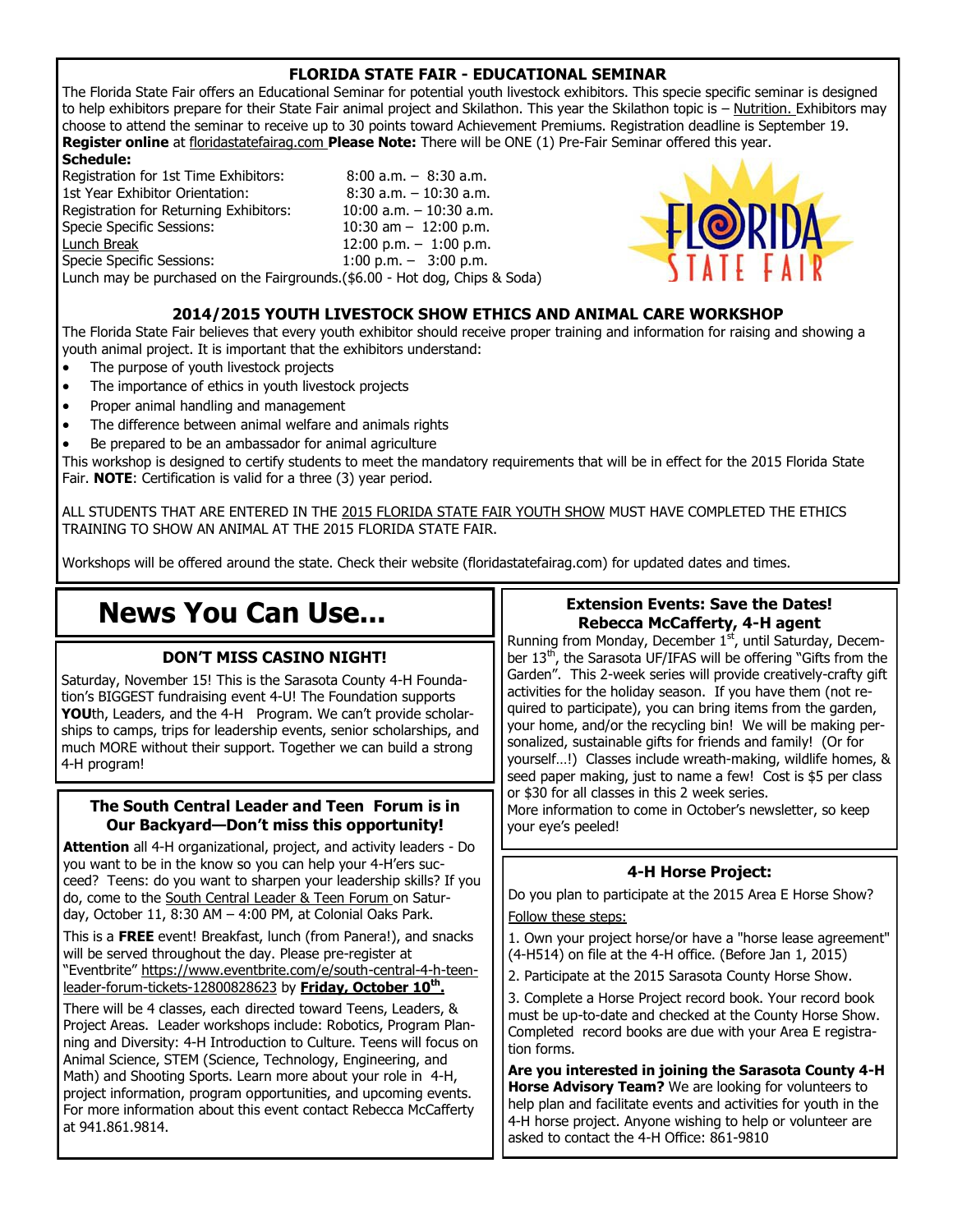## **COMMUNITY**

## **International Coastal Cleanup!**

**Join** the 29th Annual International Coastal Cleanup. Saturday, **September 20,** 8:00 am - 12:00 pm. This is the world's largest one-day volunteer effort that supports our marine environment. Ocean trash is one of the most widespread problems threatening our oceans and waterways.

**Did you know…** An astounding 648,015 volunteers in 92 countries picked up more than 12.3 million pounds of trash during the 2013 International Coastal Cleanup.

**A healthy ocean** means more than beautiful coasts and vibrant ocean wildlife. A healthy ocean supplies the air we breathe, the food we eat and the water we drink. If the ocean isn't healthy, neither are we. Be one of the millions of people who are making the pledge to support a healthy ocean and a healthy planet!

**To Register** your 4-H Club call 861-5000 or visit www.scgov.net keyword: Keep Sarasota County Beautiful. Volunteer tshirts will be provided to the first 1,800 volunteers who register and participate in the event. Trash bags and gloves will also be provided to all volunteers.

## **4-H To Receive Proclamation!**

On Tuesday, September 23, the Board of County Commissioners will recognize 4-H in honor of National 4-H Week. The meeting will be held at 9:00AM, Sarasota County Administration Building, 1660 Ringling Blvd., Board of County Commissioners Chambers on the first floor.

Proclamations are the first items on the agenda. Members of our County Council will attend this meeting to accept the proclamation. This is a great opportunity for youth to experience a Commissioners meeting and view government in action.

## **County Council—Rebecca McCafferty, 4-H Agent**

This year, the County Council will be engaging in the community through various community service activities focusing on poverty & food insecurity! To kick things off, we will be collecting canned food at our September meeting. But if you can't make it, have no fear! This opportunity will be on-going through the 2014-2015 4-H program year.

We will also be hosting a year-round *Change Wars!* competition. Each Club is challenged to collect as much loose change, throughout the year, as possible! But don't forget, bills count against your total!

County Council is also hosting a t-shirt design contest. Designs are due ( $\&$  will be voted upon) at the Monday, September  $15<sup>th</sup>$ , County Council meeting. The winning design will be used as part of a year-round t-shirt fundraiser! The contest winner will receive a free shirt and a \$50 monetary prize! Here are some things the shirt should/not include: year (we want to be able to sell these for more than just this program year!) The design must, somewhere, include- *#SRO4HCouncil* Be creative! Design something YOU would want to buy & wear.

And most importantly, don't forget that County Council is open to ALL 4-H youth! We love Club representation, so if any of the above mentioned strikes your fancy, we meet the  $3<sup>rd</sup>$  Monday of every month, 7:30 PM, at the Sarasota UF/IFAS Extension Building (Twin Lakes Park).

## **Community Pride, A Florida 4-H Citizenship Activity**

Each year many of our 4-H Clubs give so much to our community through service projects. Why not take the next step… the **Florida 4-H Community Pride Program!** This program is designed to give 4-Hers' a better understanding of their community, encourage members to improve the quality of their environment, to plan and work as a team, and put a plan into action!

## **Youth will:**

- 1. Learn about and understand their community and the impact it has on their lives.
- 2. Know how to relate, individually and through group cooperation, in order to work effectively in community activities, programs, and organizations.
- 3. Develop skills and knowledge in leadership.
- 4. Gain experience in carrying out community projects to improve their environment.
- 5. Develop an interest in and love for their community.

**First step:** As a club decide; the concern, problem, or need you would like to improve in your community.

**Second:** Plan out your project (what will it take; materials, supplies, and how much will it cost), complete and submit a "Community Pride Proposal" to the 4-H Office by **November 1.** A step-by-step guide can be found in the " Florida 4-H Community Pride Leaders Guide". Your proposal will be forwarded to the Florida 4-H State 4-H Office for review, and your club will be notified if it is chosen to receive a "Community Pride Grant".

**Third:** After completion of your project submit a "Community Pride Report" by **June 1** for State judging.

The top five projects are recognized at Florida 4-H University during a Community Pride Luncheon. Contact the 4-H Office 861-9810 for more information, forms and help.

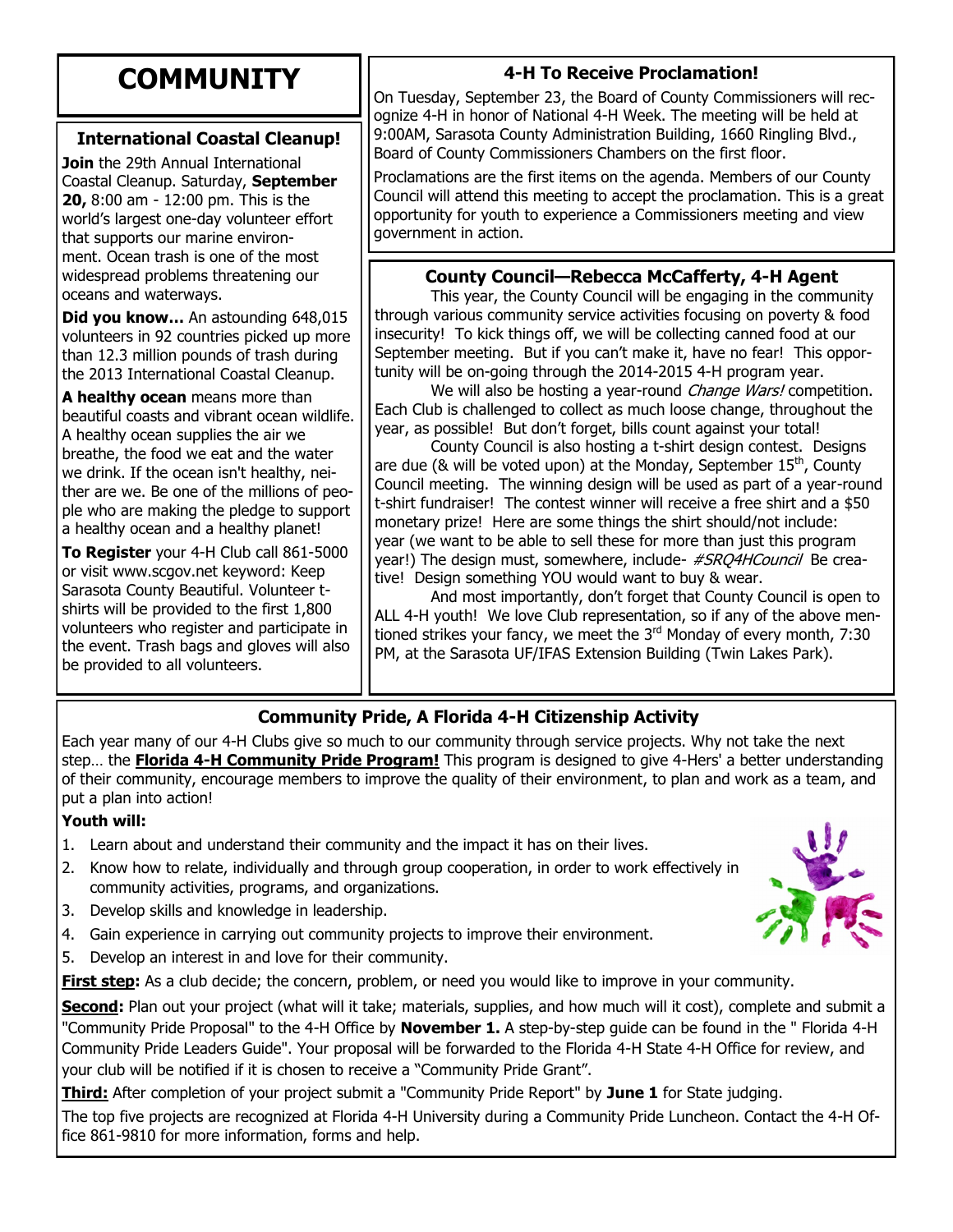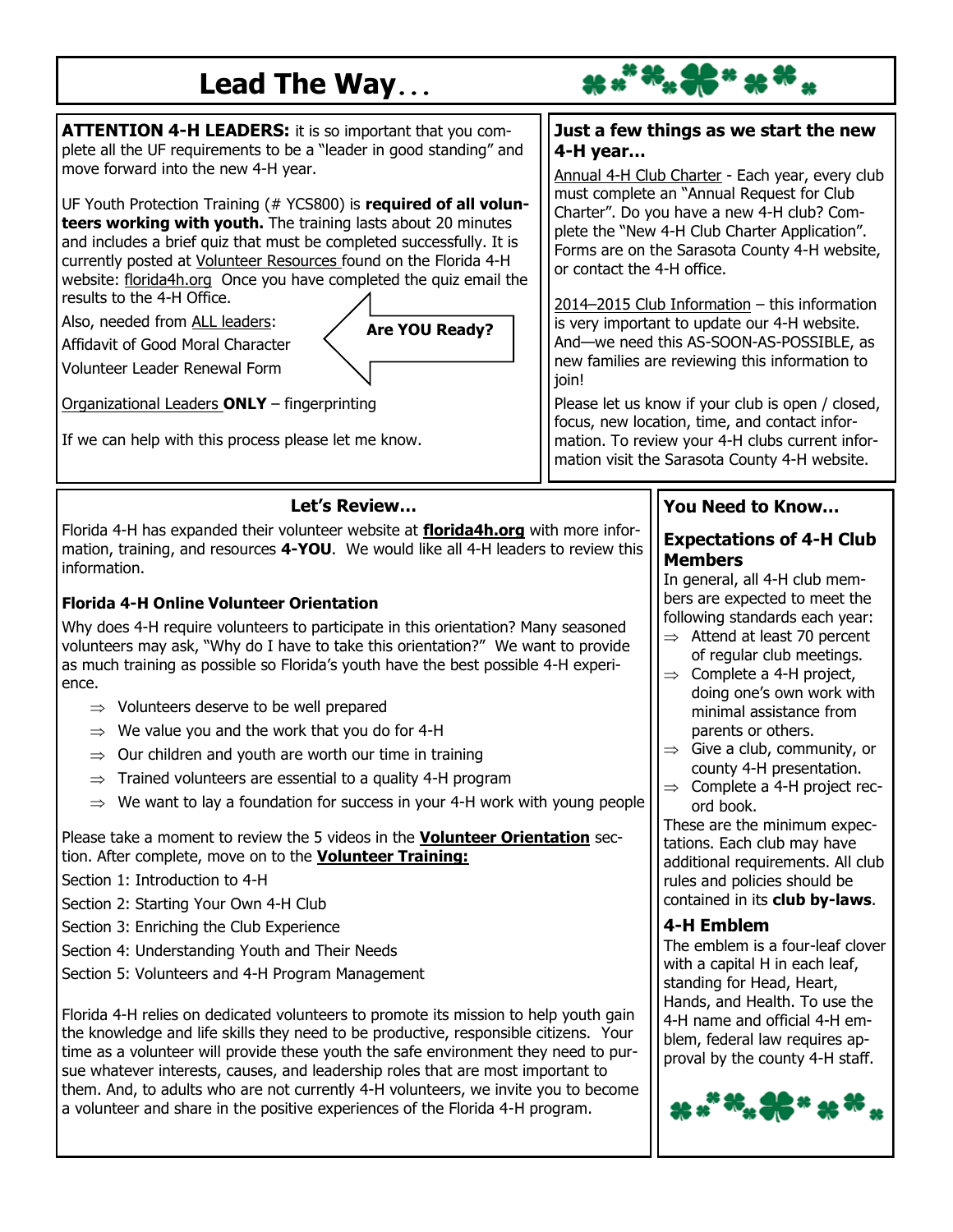## **Fair Days Ahead: Sarasota County Fair, March 13—22, 2015**

| Get your 2014 -2015 Sarasota County Fair Rule Book!<br>Visit <b>sarasotafair.com</b> for information on the 2015 Sar-<br>asota County Fair, and a copy of the Fair Rule Book.                                                                                                                                                                                                                                                                                                                                                                                                                                                                                                                                                                                                                                                                                                                                                                                                                       | <b>NOTE THE CHANGES:</b> the Dairy Goat, Poultry, Rabbit,<br>Steer and Swine record books have been updated. They<br>are available on our Sarasota County 4-H webpage.                                                                                                                                                                                                                                                                                                                                                                                                                                                                                                                                                                                                                                                                                                                                                                                                                                                                                                                                                                |
|-----------------------------------------------------------------------------------------------------------------------------------------------------------------------------------------------------------------------------------------------------------------------------------------------------------------------------------------------------------------------------------------------------------------------------------------------------------------------------------------------------------------------------------------------------------------------------------------------------------------------------------------------------------------------------------------------------------------------------------------------------------------------------------------------------------------------------------------------------------------------------------------------------------------------------------------------------------------------------------------------------|---------------------------------------------------------------------------------------------------------------------------------------------------------------------------------------------------------------------------------------------------------------------------------------------------------------------------------------------------------------------------------------------------------------------------------------------------------------------------------------------------------------------------------------------------------------------------------------------------------------------------------------------------------------------------------------------------------------------------------------------------------------------------------------------------------------------------------------------------------------------------------------------------------------------------------------------------------------------------------------------------------------------------------------------------------------------------------------------------------------------------------------|
| <b>Attention Steer Exhibitors</b>                                                                                                                                                                                                                                                                                                                                                                                                                                                                                                                                                                                                                                                                                                                                                                                                                                                                                                                                                                   | Let's All Dig in                                                                                                                                                                                                                                                                                                                                                                                                                                                                                                                                                                                                                                                                                                                                                                                                                                                                                                                                                                                                                                                                                                                      |
| The first steer weigh-in will be held at the Sarasota<br>County Fairgrounds on: Saturday, September 6, 7:00-<br>$9:00AM$ .<br><b>Exhibitors must be present</b> at the initial and final<br>weigh-in unless excused with prior approval.<br><b>Exhibitors:</b> you are responsible to bring:<br>1. Steer Entry Form (page 51, Sarasota Fair Rulebook),<br>2. Bill of Sale (page 48, Sarasota Fair Rulebook), if you<br>received a receipt / bill of sale from the seller; transfer<br>the information to the form found in the fair rulebook<br>and attach the original document.<br>3. Entry fee: \$10.00.<br>4. "2014 Revised" Steer Project record book (all<br>required signatures on front cover and page 2)<br>5. Livestock Housing Agreement this form is required<br><b>ONLY</b> if your animal is not kept at your home / property.<br>Please have all paper work completed, with all required<br>signatures. (an agent will be available, to sign your rec-<br>ord book, at the weigh-in) | <b>Plant Entry Forms--</b> Plant show and sale entry <b>form "A"</b><br>only, are due on Friday, October 4, by 5:00 pm at the<br><b>FAIR OFFICE</b> with entry fee $-$ they will not accept late<br>entries! Form "B" (classes 41 & 42) are due January 30.<br><b>A Plant Screening <math>-</math></b> will be conducted by members of<br>the Florida Nursery Growers Association, on Saturday,<br><b>November 1</b> from 9:00 am - 12 noon at the Fairgrounds<br>(Potter Building Parking lot). Plants will be checked and<br>identified, record books MUST BE up-to-date. All exhibitors<br>must be present with their plants and record book-<br>attendance is mandatory.<br><b>Please note:</b> Each exhibitor is eligible to enter and sell in<br>a maximum of TWO LOTS in any ONE CLASS, not to ex-<br>ceed a TOTAL number of six (6) lots, FOR A FINAL<br>TOTAL OF ACTUAL INDIVIDUAL CONTAINERS OF<br>PLANTS TO NOT EXCEED TEN (10) MAXIMUM. THE<br><b>NUMBER OF ENTRIES FROM ANY LOTS AND SETS</b><br>WITHINFROM PART A FORM + PART B FORM<br>MUST NOT EXCEED MORE THAN TEN (10) INDIVID-<br><b>UAL CONTAINERS OF PLANTS.</b> |
| <b>FLORIDA YOUTH DAIRY DATES</b>                                                                                                                                                                                                                                                                                                                                                                                                                                                                                                                                                                                                                                                                                                                                                                                                                                                                                                                                                                    | <b>SAVE THE DATE: Saturday, November 1</b>                                                                                                                                                                                                                                                                                                                                                                                                                                                                                                                                                                                                                                                                                                                                                                                                                                                                                                                                                                                                                                                                                            |
| September 2014                                                                                                                                                                                                                                                                                                                                                                                                                                                                                                                                                                                                                                                                                                                                                                                                                                                                                                                                                                                      | <b>Poultry &amp; Rabbit Workshops 4-U!</b>                                                                                                                                                                                                                                                                                                                                                                                                                                                                                                                                                                                                                                                                                                                                                                                                                                                                                                                                                                                                                                                                                            |
| 9/1: GA National Fair Entries Due<br>9/14-18: All-American Dairy Show - Harrisburg, PA                                                                                                                                                                                                                                                                                                                                                                                                                                                                                                                                                                                                                                                                                                                                                                                                                                                                                                              | There is a lot happening in the Small Animal Tent!                                                                                                                                                                                                                                                                                                                                                                                                                                                                                                                                                                                                                                                                                                                                                                                                                                                                                                                                                                                                                                                                                    |
| 9/20: NAILE (Louisville, KY) Entries Due<br>9/27: State Fair Educational Seminar - Tampa, FL<br>9/28-10/1: National 4-H Dairy Conference - Madison, WI<br>October 2014                                                                                                                                                                                                                                                                                                                                                                                                                                                                                                                                                                                                                                                                                                                                                                                                                              | Two workshops are scheduled for Saturday, November 1,<br>at the Sarasota County Technical Institute (SCTI), located<br>at 4748 S Beneva Road, Sarasota.                                                                                                                                                                                                                                                                                                                                                                                                                                                                                                                                                                                                                                                                                                                                                                                                                                                                                                                                                                               |
| 10/4-5: Alabama Dairy Judging - Montgomery, AL                                                                                                                                                                                                                                                                                                                                                                                                                                                                                                                                                                                                                                                                                                                                                                                                                                                                                                                                                      | Don't Just Scratch the Surface Learn More                                                                                                                                                                                                                                                                                                                                                                                                                                                                                                                                                                                                                                                                                                                                                                                                                                                                                                                                                                                                                                                                                             |
| 10/8-12: GA National Fair - Perry, GA<br>10/14-16: Sunbelt Ag Expo - Moultrie, GA                                                                                                                                                                                                                                                                                                                                                                                                                                                                                                                                                                                                                                                                                                                                                                                                                                                                                                                   | Poultry Clinic from $9:00$ am $-$ noon.                                                                                                                                                                                                                                                                                                                                                                                                                                                                                                                                                                                                                                                                                                                                                                                                                                                                                                                                                                                                                                                                                               |
|                                                                                                                                                                                                                                                                                                                                                                                                                                                                                                                                                                                                                                                                                                                                                                                                                                                                                                                                                                                                     |                                                                                                                                                                                                                                                                                                                                                                                                                                                                                                                                                                                                                                                                                                                                                                                                                                                                                                                                                                                                                                                                                                                                       |
| 10/27: Bartow Fall Classic Jackpot Show Entries Due<br>November 2014<br>11/5-11: North American International Livestock Expo<br>(NAILE)- Louisville, KY                                                                                                                                                                                                                                                                                                                                                                                                                                                                                                                                                                                                                                                                                                                                                                                                                                             | Learn hands-on instruction by Cindy Kinard. Topics will<br>include: Poultry Basics, Care and Handling, Grooming and<br>Showmanship, and so much MORE! Don't forget to bring<br>your birds-this is hands-on learning!                                                                                                                                                                                                                                                                                                                                                                                                                                                                                                                                                                                                                                                                                                                                                                                                                                                                                                                  |
| 11/22-23: Bartow Fall Classic Jackpot Show & Workshop                                                                                                                                                                                                                                                                                                                                                                                                                                                                                                                                                                                                                                                                                                                                                                                                                                                                                                                                               | Hop to it!                                                                                                                                                                                                                                                                                                                                                                                                                                                                                                                                                                                                                                                                                                                                                                                                                                                                                                                                                                                                                                                                                                                            |
| - Bartow, FL<br>11/23: Bartow Fall Classic Calf Auction - Bartow, FL                                                                                                                                                                                                                                                                                                                                                                                                                                                                                                                                                                                                                                                                                                                                                                                                                                                                                                                                | Rabbit Clinic $- 2:00 - 5:00$ pm.                                                                                                                                                                                                                                                                                                                                                                                                                                                                                                                                                                                                                                                                                                                                                                                                                                                                                                                                                                                                                                                                                                     |
| December 2014<br>12/1: South Florida Fair Dairy Show Entries due<br>12/1: Florida State Fair Dairy Show Entries due<br>12/1: Application for FL Youth Dairy Ambassador due<br>12/12: Essay Contest, Folding Display Contest, Speech<br>Contest - FL Jr. All-Breeds Convention due<br>12/12: Registrations for FL Jr All-Breeds Convention due                                                                                                                                                                                                                                                                                                                                                                                                                                                                                                                                                                                                                                                       | This is a great way to learn more about your 4-H rabbit<br>project. Topics will include: care, grooming, handling,<br>ready-set take your rabbit to the show! Did you<br>know a Rabbit Showmanship class has been added to<br>the Sarasota County Fair? Get step-by-step instructions<br>from Heather Brown.<br><b>Make your plans NOW!</b>                                                                                                                                                                                                                                                                                                                                                                                                                                                                                                                                                                                                                                                                                                                                                                                           |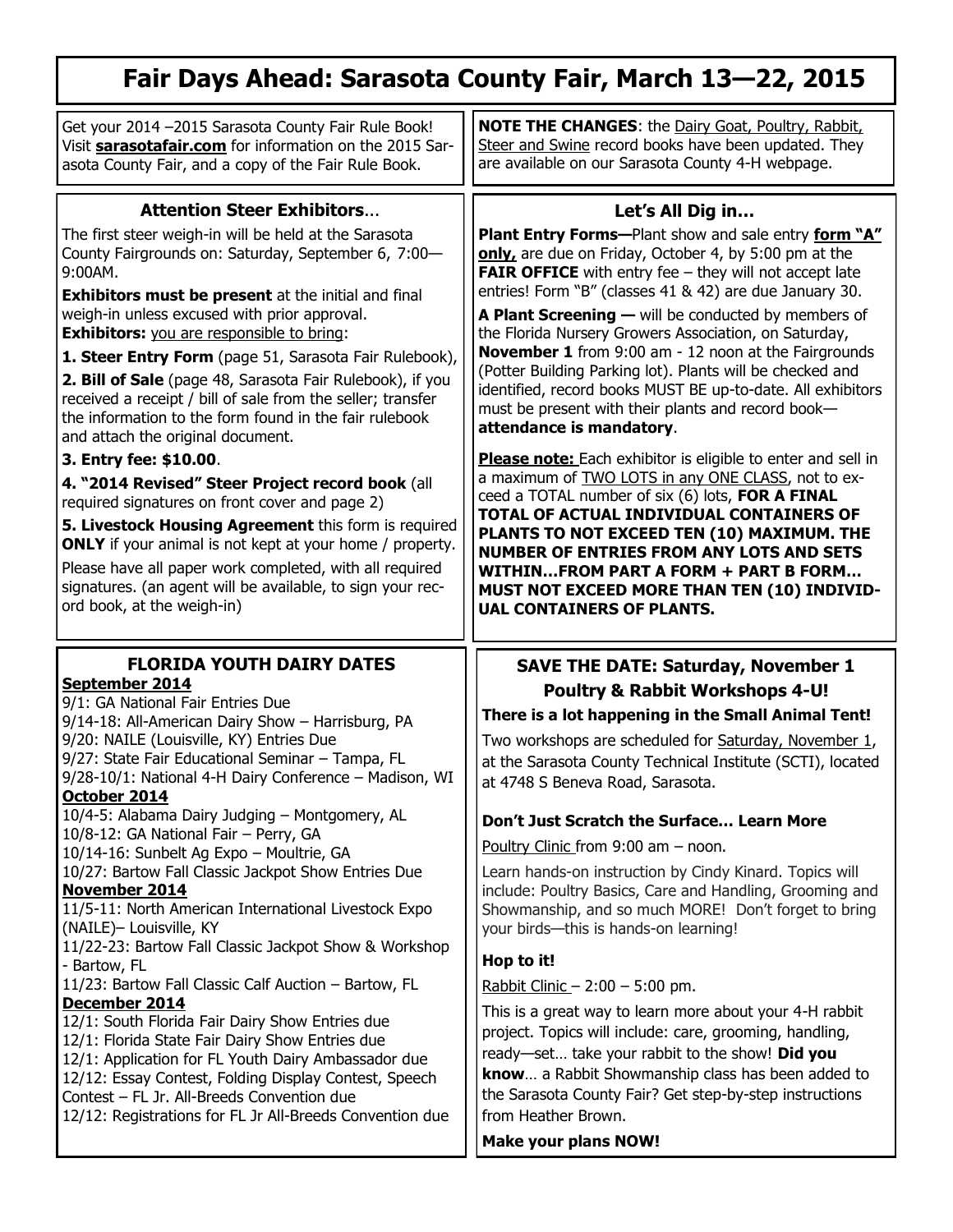## **YOUR Club News...**

## **Ridin' Rednecks 4-H Club**

Our Annual Summer Reading Celebration with Gulf Gate Library was a great success. Our members served and greeted the "readers" and gave our 4-H Information. We are promoting 4-H and our members to the general public and Library readers and staff.

On Sunday we had our Annual Round Up with an exciting Ice Cream Social complete with toppings, cool whip and sprinkles. We were able to greet our former members and meet new ones wanting to learn about 4-H and join.

We will have a full schedule this year and our first meeting will be Sept.4, Thursday at Lakeview Elementary at 7:15 PM in the cafeteria. Our leaders will be explaining club rules, activities, our calendar and projects as well as Fair Rules; new and old. Looking forward to another exciting year!

## **Hearts & Horses; by Nicole Versovsky**

Welcome back 4-H Hearts and Horses! On August 18, 2014, we had our first meeting after summer break.

We want to welcome our new Hearts & Horses President, Angelina Kossoff! At our meeting, we discussed the horses for the new 4-H year, community service projects, horse training, farm dates, and meeting dates.

Speaking of dates, our next meeting will be on September 15 and our next farm day will be on September 20. We hope on seeing everyone on our next meeting!

## **Make Your Plans NOW…**

## **September 2014**

- 1 4-H Year begins; Have YOU enrolled?
	- Labor Day, 4-H Office Closed
- 6 Steer Weigh-In, Fairgrounds
- 8 4-H Foundation Meeting
- 15 Leader and Council Meetings
- 19 L.A.W.—Leadership Adventure
- 20 International Coastal Cleanup
- 22 Reporters—send in you club news!
- 23 4-H Proclamation—BCC meeting
- 25–28 Southern Region Teen Leadership Conference, TN
- 27 Forestry Ecology Clinic

## **The Wavemakers; by Tony Cruz**

We are high school, homeschool, honors marine biology students and proud of it! On the first day of our marine biology class, we conducted our first lab experiment. We tested the salinity of different types of water. As we were observing the experiment, I could feel the enthusiasm and good attitudes in everyone and it was truly amazing! The curriculum that we will be using this year, is "Exploring Creation with Marine Biology" by The Apologia Educational Ministries, inc. The nominated web officers for the Wavemakers are as follows: Joshua Clayton as President, Esther Rennhack as Vice President, and Reporter Tony Cruz. You are cordially invited to visit the official Wavemakers website anytime at **[wavemakersrq.wordpress.com](http://wavemakersrq.wordpress.com)**

## **County Council: by Kelsee Desmarais**

Hi everyone! I hope you all had a great summer! It is that time of year again! Hooray for 4-H. Monday, August 19, 2014, was our first county council meeting! We had a great beginning to the meeting and continued throughout the meeting. We have brought committees to the council. They include fundraising, community pride, community service, workshops and events and even a historian.

Doing more and getting out into the community is our main focus this year. We all, on the council, would like to show everyone what 4-H is really made with. From birthday bags to care packages to the homeless, we are doing it all! I encourage everyone to come to our meetings and find out what the county council has in store.

We have snacks and even ice breakers. Kelsey Morrison, led us in our first ice breaker, the objective was to get everyone across the "River," our first try we did not have such luck but our second try we got a little better. Everyone come to the meetings and find out about all of our fun and projects this year. Our meetings our every third Monday of the month, minus March. Hope everyone is having a great start to the school year!

## **October 2014**

- 3 Plant Show and Sale forms due
- 5—11 Celebrate National 4-H Week
- 7 4-H Awards & Recognition
- 11 South Central Leader & Teen Form
- 13 Foundation Meeting
- 17—19 1st Executive Board
- 20 Leader and Council meetings Reporters—send in you club news!
- 31 Happy Halloween!